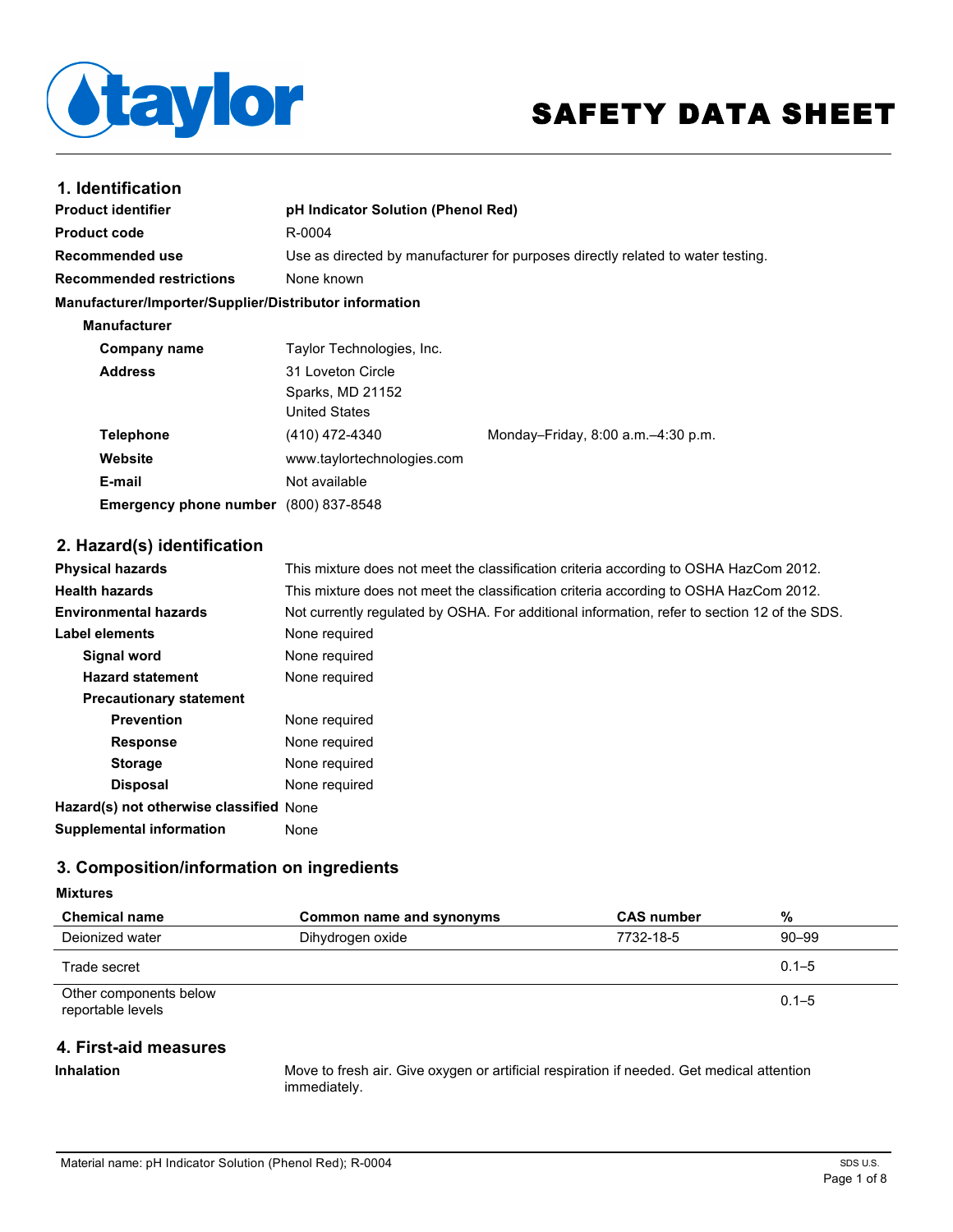| <b>Skin contact</b>                                                          | Immediately wash skin with soap and water. If symptoms persist or in all cases of concern, seek<br>medical advice.                                                                                                                                                                                                                                                                                                                                                  |
|------------------------------------------------------------------------------|---------------------------------------------------------------------------------------------------------------------------------------------------------------------------------------------------------------------------------------------------------------------------------------------------------------------------------------------------------------------------------------------------------------------------------------------------------------------|
| Eye contact                                                                  | Immediately flush eyes with plenty of water for at least 20 minutes. Remove contact lenses if<br>present and easy to do. Continue rinsing. If symptoms persist or in all cases of concern, seek<br>medical advice.                                                                                                                                                                                                                                                  |
| Ingestion                                                                    | Treat symptomatically. Never give anything by mouth to a person who is unconscious or is<br>having convulsions. Do NOT induce vomiting unless directed by physician. If symptoms persist or<br>in all cases of concern, seek medical advice.                                                                                                                                                                                                                        |
| <b>Most important</b><br>symptoms/effects, acute<br>and delayed              | Direct skin contact may cause slight or mild transient irritation. Symptoms may include redness,<br>edema, drying, and cracking of the skin. Direct eye contact may cause slight or mild transient<br>irritation. Symptoms may include stinging and tearing. Inhalation of mists can cause respiratory<br>irritation. Symptoms may include coughing and breathing difficulties. Ingestion may cause<br>gastrointestinal irritation, nausea, vomiting, and diarrhea. |
| Indication of immediate<br>medical attention and<br>special treatment needed | Provide general supportive measures and treat symptomatically.                                                                                                                                                                                                                                                                                                                                                                                                      |
| <b>General information</b>                                                   | Ensure medical personnel are aware of the material(s) involved and take precautions to protect<br>themselves.                                                                                                                                                                                                                                                                                                                                                       |
| 5. Firefighting measures                                                     |                                                                                                                                                                                                                                                                                                                                                                                                                                                                     |
| Suitable extinguishing media                                                 | Water fog. Foam. Dry chemical powder. Carbon dioxide.                                                                                                                                                                                                                                                                                                                                                                                                               |
| Unsuitable extinguishing<br>media                                            | Do not use water jet as an extinguisher, as this will spread the fire.                                                                                                                                                                                                                                                                                                                                                                                              |
| Specific hazards arising from<br>the chemical                                | During fire, gases hazardous to health may be formed.                                                                                                                                                                                                                                                                                                                                                                                                               |
| Special protective equipment<br>and precautions for<br>firefighters          | Self-contained breathing apparatus and full protective clothing must be worn in case of fire.                                                                                                                                                                                                                                                                                                                                                                       |
| <b>Firefighting</b><br>equipment/instructions                                | Firefighters should wear full protective gear. Evacuate the area promptly. Fight fire from upwind<br>to avoid exposure to combustion products. Cool containers/tanks with water spray. Do not get<br>water inside container. Move containers from fire area if it can be done without risk. Prevent fire-<br>extinguishing water from contaminating surface water or the ground water system.                                                                       |
| <b>Specific methods</b>                                                      | Use standard firefighting procedures and consider the hazards of other involved materials.                                                                                                                                                                                                                                                                                                                                                                          |
| <b>General fire hazards</b>                                                  | No unusual fire or explosion hazards noted                                                                                                                                                                                                                                                                                                                                                                                                                          |
| <b>Hazardous combustion</b><br>products                                      | Carbon oxides. Sulfur oxides. Other irritating fumes and smoke.                                                                                                                                                                                                                                                                                                                                                                                                     |

## **6. Accidental release measures**

| <b>Personal precautions,</b><br>protective equipment, and<br>emergency procedures | Keep unnecessary personnel away. Keep people away from and upwind of spill/leak. Keep out of<br>low areas. Wear appropriate protective equipment and clothing during cleanup. Do not breathe mist<br>or vapor. Do not touch damaged containers or spilled material unless wearing appropriate<br>protective clothing. Ensure adequate ventilation. Local authorities should be advised if significant<br>spillages cannot be contained. For personal protective equipment, refer to section 8 of the SDS. |
|-----------------------------------------------------------------------------------|-----------------------------------------------------------------------------------------------------------------------------------------------------------------------------------------------------------------------------------------------------------------------------------------------------------------------------------------------------------------------------------------------------------------------------------------------------------------------------------------------------------|
| <b>Methods and materials for</b><br>containment and cleaning up                   | Large Spills: Dike the spilled material where this is possible. Stop leak if it can be done without<br>risk. Absorb spillage to prevent material damage. Absorb in vermiculite, dry sand or earth, and<br>place into containers. Prevent entry into waterways, sewer, basements, or confined areas.<br>Following product recovery, flush area with water.                                                                                                                                                 |
|                                                                                   | Small Spills: Absorb spillage with noncombustible, absorbent material. Clean surface thoroughly to<br>remove residual contamination.                                                                                                                                                                                                                                                                                                                                                                      |
|                                                                                   | Never return spills to original containers for reuse. For waste disposal, refer to section 13 of the<br>SDS. Contaminated absorbent material may pose the same hazards as the spilled product.                                                                                                                                                                                                                                                                                                            |
|                                                                                   | In the event of a spill or accidental release, notify relevant authorities in accordance with all<br>applicable regulations.                                                                                                                                                                                                                                                                                                                                                                              |
| <b>Environmental precautions</b>                                                  | Avoid discharge into drains, water courses, or onto the ground.                                                                                                                                                                                                                                                                                                                                                                                                                                           |
| 7. Handling and storage                                                           |                                                                                                                                                                                                                                                                                                                                                                                                                                                                                                           |
| <b>Precautions for safe handling</b>                                              | Do not breathe mist or vapor. Do not get in eyes, on skin, or on clothing. Do not taste or swallow.<br>Avoid prolonged exposure. Provide adequate ventilation. Wear appropriate personal protective<br>equipment. For personal protective equipment, refer to section 8 of the SDS. Keep away from                                                                                                                                                                                                        |

incompatibles. Observe good industrial hygiene practices. Label containers appropriately.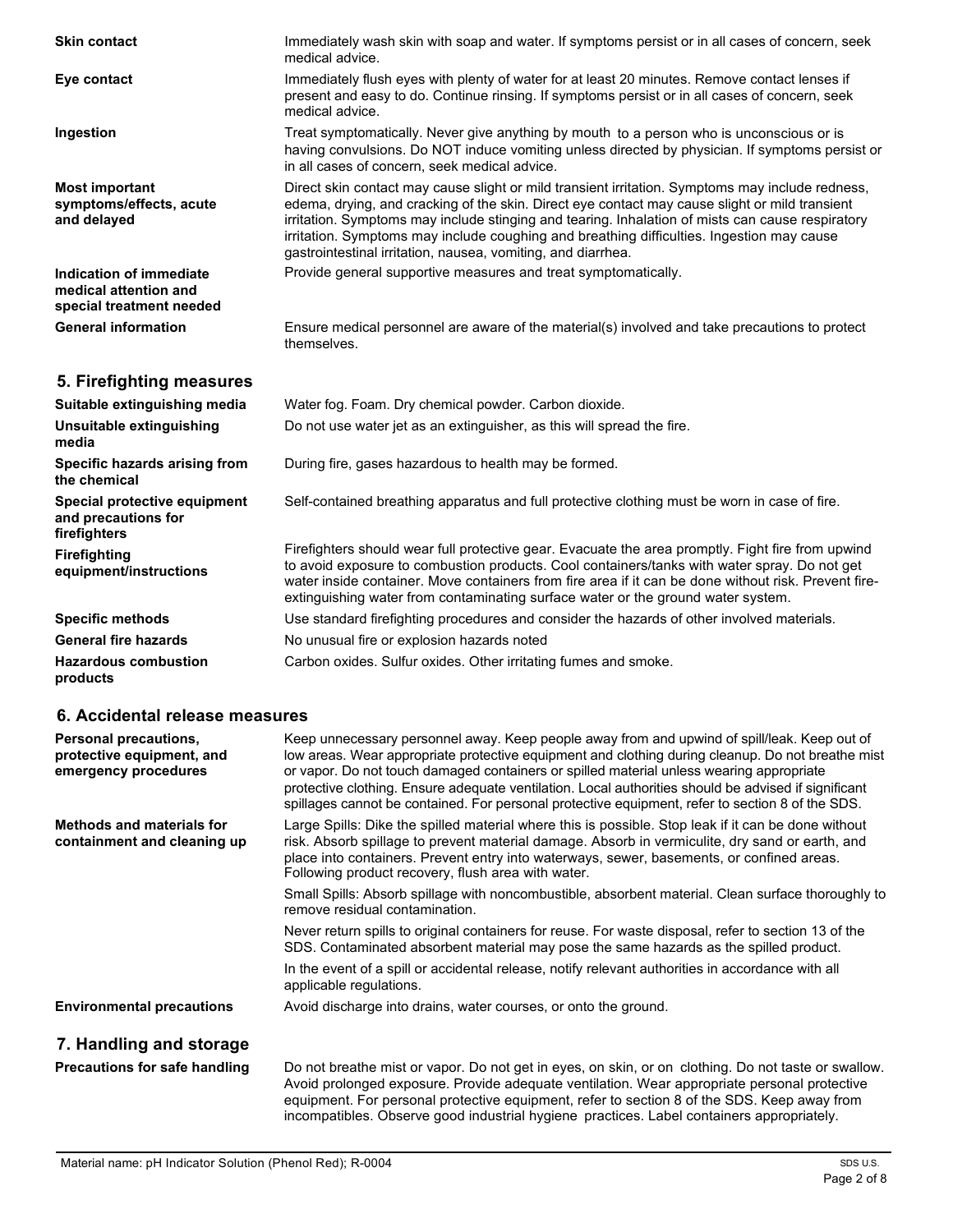Store in original tightly closed container. Store in a cool, dry place out of direct sunlight. Store away from incompatible materials (refer to section 10 of the SDS). Protect against physical damage. Use care in handling/storage.

## **8. Exposure controls/personal protection**

## **Occupational exposure limits**

## **U.S. OSHA Table Z-1 Limits for Air Contaminants (29 CFR 1910.1000)**

| <b>Components</b>                                                           | <b>Type</b>                                                                                                                                                                                                                                                                                                                                                                                            | <b>Value</b>                  | Form                            |
|-----------------------------------------------------------------------------|--------------------------------------------------------------------------------------------------------------------------------------------------------------------------------------------------------------------------------------------------------------------------------------------------------------------------------------------------------------------------------------------------------|-------------------------------|---------------------------------|
| Trade secret                                                                | <b>PEL</b>                                                                                                                                                                                                                                                                                                                                                                                             | 22 mg/m <sup>3</sup><br>5 ppm | Not applicable                  |
| <b>U.S. ACGIH Threshold Limit Values</b>                                    |                                                                                                                                                                                                                                                                                                                                                                                                        |                               |                                 |
| <b>Components</b>                                                           | <b>Type</b>                                                                                                                                                                                                                                                                                                                                                                                            | Value                         | Form                            |
| Trade secret                                                                | <b>TWA</b>                                                                                                                                                                                                                                                                                                                                                                                             | 20 mg/m $3$                   | Inhalable fraction and<br>vapor |
| <b>Biological limit values</b>                                              | No biological exposure limits noted for the ingredient(s)                                                                                                                                                                                                                                                                                                                                              |                               |                                 |
| <b>Exposure guidelines</b>                                                  |                                                                                                                                                                                                                                                                                                                                                                                                        |                               |                                 |
| <b>California OELs: Skin designation</b>                                    |                                                                                                                                                                                                                                                                                                                                                                                                        |                               |                                 |
| Trade secret                                                                |                                                                                                                                                                                                                                                                                                                                                                                                        | Can be absorbed through skin  |                                 |
| Minnesota Hazardous Substance: Skin designation                             |                                                                                                                                                                                                                                                                                                                                                                                                        |                               |                                 |
| Trade secret                                                                |                                                                                                                                                                                                                                                                                                                                                                                                        | Skin designation applies      |                                 |
| Tennessee OELs: Skin designation                                            |                                                                                                                                                                                                                                                                                                                                                                                                        |                               |                                 |
| Trade secret                                                                |                                                                                                                                                                                                                                                                                                                                                                                                        | Can be absorbed through skin  |                                 |
| U.S. ACGIH Threshold Limit Values: Skin designation                         |                                                                                                                                                                                                                                                                                                                                                                                                        |                               |                                 |
| Trade secret                                                                |                                                                                                                                                                                                                                                                                                                                                                                                        | Can be absorbed through skin  |                                 |
|                                                                             | OSHA Table Z-1 Limits for Air Contaminants (29 CFR 1910.1000)                                                                                                                                                                                                                                                                                                                                          |                               |                                 |
| Trade secret                                                                |                                                                                                                                                                                                                                                                                                                                                                                                        | Can be absorbed through skin  |                                 |
| Appropriate engineering<br>controls                                         | Good general ventilation (typically 10 air changes per hour) should be used. Ventilation rates<br>should be matched to conditions. If applicable, use process enclosures, local exhaust ventilation,<br>or other engineering controls to maintain airborne levels below recommended exposure limits. If<br>exposure limits have not been established, maintain airborne levels to an acceptable level. |                               |                                 |
| Individual protection measures,<br>such as personal protective<br>equipment |                                                                                                                                                                                                                                                                                                                                                                                                        |                               |                                 |
| <b>Eye/face protection</b>                                                  | Wear safety glasses with side shields (or goggles) and a face shield. Provide an emergency<br>eyewash fountain and quick-drench shower in the immediate work area.                                                                                                                                                                                                                                     |                               |                                 |
| <b>Skin protection</b>                                                      |                                                                                                                                                                                                                                                                                                                                                                                                        |                               |                                 |
| <b>Hand protection</b>                                                      | Wear appropriate chemical-resistant gloves. Advice should be sought from glove suppliers.                                                                                                                                                                                                                                                                                                              |                               |                                 |
| <b>Other</b>                                                                | Wear appropriate chemical-resistant clothing.                                                                                                                                                                                                                                                                                                                                                          |                               |                                 |
| <b>Respiratory protection</b>                                               | In case of insufficient ventilation, wear suitable respiratory equipment. Use a NIOSH/MSHA<br>approved respirator if there is a risk of exposure to fumes at levels exceeding the exposure<br>limits. Advice should be sought from respiratory protection suppliers.                                                                                                                                   |                               |                                 |
| <b>Thermal hazards</b>                                                      | When necessary, wear appropriate thermal protective clothing.                                                                                                                                                                                                                                                                                                                                          |                               |                                 |
| <b>General hygiene</b><br>considerations                                    | Always observe good personal hygiene measures, such as washing after handling the material<br>and before eating, drinking and/or smoking. Routinely wash work clothing and protective<br>equipment to remove contamination. Avoid breathing mist or vapor.                                                                                                                                             |                               |                                 |

## **9. Physical and chemical properties**

| Appearance            |               |
|-----------------------|---------------|
| <b>Physical state</b> | Liquid        |
| Form                  | Liguid        |
| Color                 | Clear red     |
| Odor                  | Phenolic      |
| Odor threshold        | Not available |
| pН                    | 77            |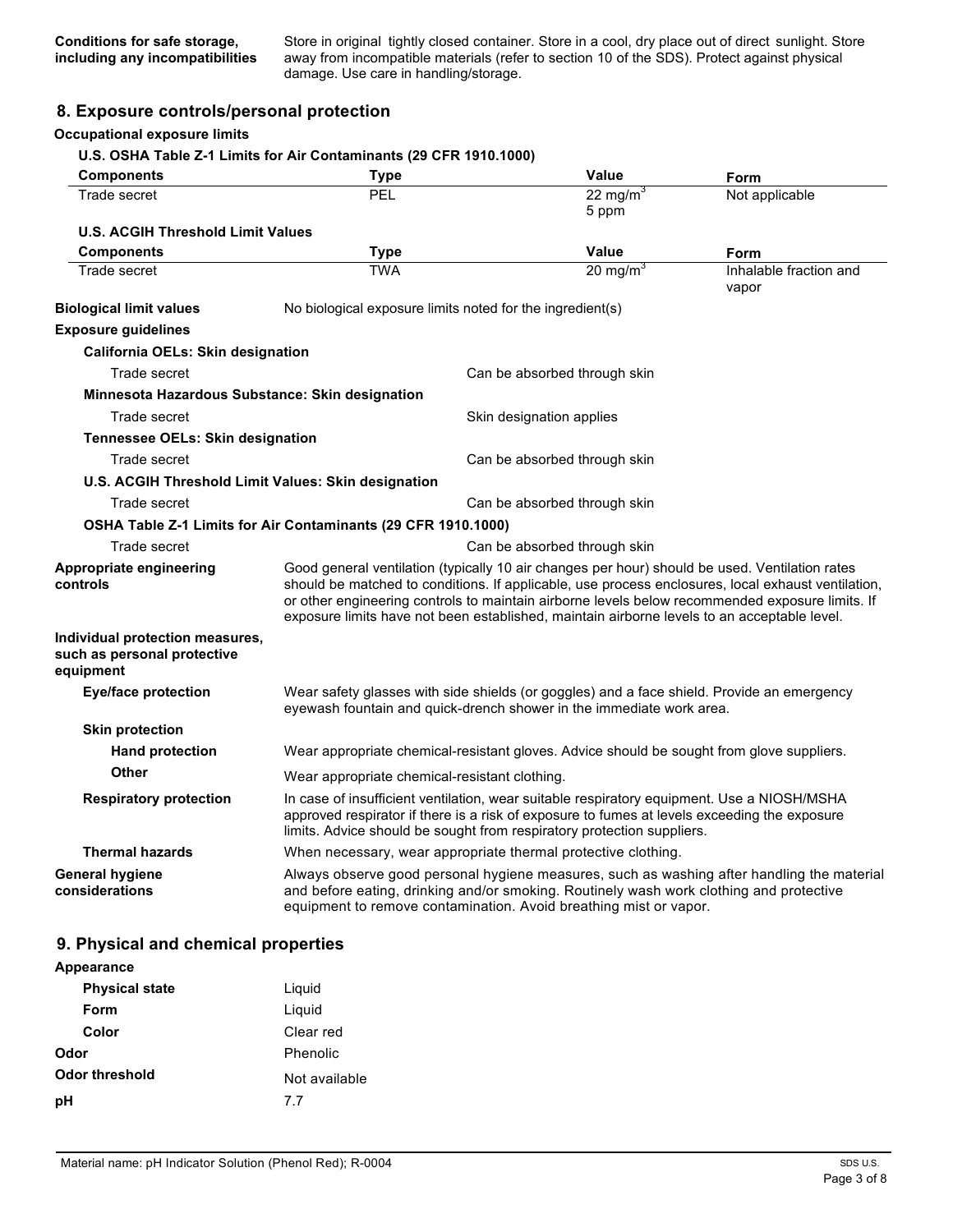| <b>Melting point/freezing point</b>               | Not available                  |
|---------------------------------------------------|--------------------------------|
| Initial boiling point and boiling                 | 212°F (100°C)                  |
| range                                             |                                |
| <b>Flash point</b>                                | Not applicable (does not burn) |
| <b>Evaporation rate</b>                           | Not available                  |
| Flammability (solid, gas)                         | Not applicable                 |
| Upper/lower flammability or<br>explosive limits   |                                |
| <b>Flammability limit,</b><br>lower (%)           | Not applicable                 |
| Flammability limit,<br>upper $(\%)$               | Not applicable                 |
| <b>Explosive limit,</b><br>lower $(\%)$           | Not applicable                 |
| <b>Explosive limit,</b><br>upper $(\%)$           | Not applicable                 |
| Vapor pressure                                    | 17 mm Hg                       |
| Vapor density                                     | 0.6                            |
| <b>Relative density</b>                           | 1.00 $g/cm3$                   |
| Solubility(ies)                                   |                                |
| Solubility (water)                                | Soluble in all proportions     |
| <b>Partition coefficient</b><br>(n-octanol/water) | Not available                  |
| <b>Auto-ignition temperature</b>                  | Not applicable                 |
| <b>Decomposition temperature</b>                  | Not available                  |
| <b>Viscosity</b>                                  | Not available                  |
| <b>Other information</b>                          |                                |
| <b>Explosive properties</b>                       | Not applicable                 |
| <b>Oxidizing properties</b>                       | Not applicable                 |
| <b>Percent volatile</b>                           | 98%                            |
| <b>Specific gravity</b>                           | 1.00                           |

# **10. Stability and reactivity**

| <b>Reactivity</b>                            | This product is stable and nonreactive under normal conditions of use, storage, and transport. |
|----------------------------------------------|------------------------------------------------------------------------------------------------|
| <b>Chemical stability</b>                    | Material is stable under normal conditions.                                                    |
| <b>Possibility of hazardous</b><br>reactions | No dangerous reaction known under conditions of normal use                                     |
| <b>Conditions to avoid</b>                   | Contact with incompatible materials. Do not use in areas without adequate ventilation.         |
| Incompatible materials                       | Oxidizing agents                                                                               |
| <b>Hazardous decomposition</b><br>products   | None known. For hazardous combustion products, refer to section 5 of the SDS.                  |

# **11. Toxicological information**

## **Information on likely routes of exposure**

| <b>Inhalation</b>                                        | May cause irritation to the respiratory system                                                                                                                                                                                                                                                                                                                                                                                                                      |
|----------------------------------------------------------|---------------------------------------------------------------------------------------------------------------------------------------------------------------------------------------------------------------------------------------------------------------------------------------------------------------------------------------------------------------------------------------------------------------------------------------------------------------------|
| <b>Skin contact</b>                                      | May cause slight or mild transient irritation                                                                                                                                                                                                                                                                                                                                                                                                                       |
| Eye contact                                              | May cause temporary irritation                                                                                                                                                                                                                                                                                                                                                                                                                                      |
| Ingestion                                                | May cause discomfort                                                                                                                                                                                                                                                                                                                                                                                                                                                |
| Most important<br>symptoms/effects, acute<br>and delayed | Direct skin contact may cause slight or mild transient irritation. Symptoms may include redness,<br>edema, drying, and cracking of the skin. Direct eye contact may cause slight or mild transient<br>irritation. Symptoms may include stinging and tearing. Inhalation of mists can cause respiratory<br>irritation. Symptoms may include coughing and breathing difficulties. Ingestion may cause<br>gastrointestinal irritation, nausea, vomiting, and diarrhea. |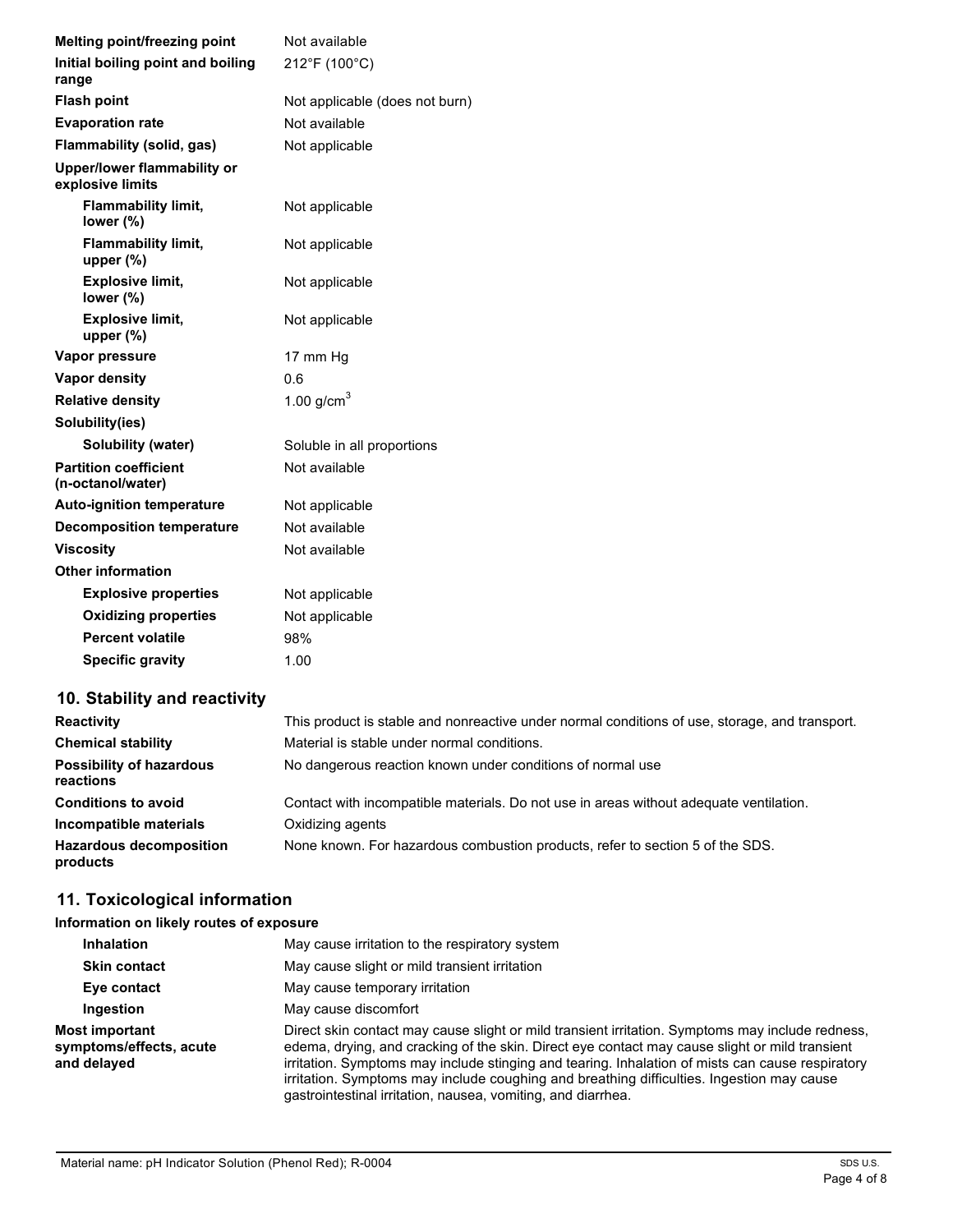| <b>Acute toxicity</b>                                | This product is not classified as an acute toxicity hazard. See below for individual ingredient<br>acute toxicity data.                                                                                |                     |
|------------------------------------------------------|--------------------------------------------------------------------------------------------------------------------------------------------------------------------------------------------------------|---------------------|
| <b>Components</b>                                    | <b>Species</b>                                                                                                                                                                                         | <b>Test Results</b> |
| Trade secret                                         |                                                                                                                                                                                                        |                     |
| Acute                                                |                                                                                                                                                                                                        |                     |
| Dermal                                               |                                                                                                                                                                                                        |                     |
| $LD_{50}$                                            | Rabbit                                                                                                                                                                                                 | 2050 mg/kg          |
| Inhalation                                           |                                                                                                                                                                                                        |                     |
| $LC_{50}$                                            | Rat                                                                                                                                                                                                    | Not available       |
| Oral                                                 |                                                                                                                                                                                                        |                     |
| $LD_{50}$                                            | Rat                                                                                                                                                                                                    | 242 mg/kg           |
| Deionized water (CAS 7732-18-5)                      |                                                                                                                                                                                                        |                     |
| Acute                                                |                                                                                                                                                                                                        |                     |
| Dermal                                               |                                                                                                                                                                                                        |                     |
| $LD_{50}$                                            | Rabbit                                                                                                                                                                                                 | Not available       |
| Inhalation                                           |                                                                                                                                                                                                        |                     |
| $LC_{50}$                                            | Rat                                                                                                                                                                                                    | Not available       |
| Oral                                                 |                                                                                                                                                                                                        |                     |
| $LD_{50}$                                            | Rat                                                                                                                                                                                                    | >89840 mg/kg        |
| <b>Skin corrosion/irritation</b>                     | May cause slight or mild transient irritation                                                                                                                                                          |                     |
| Serious eye damage/eye<br><b>irritation</b>          | May cause temporary irritation                                                                                                                                                                         |                     |
| <b>Respiratory sensitization</b>                     | Not expected to be a respiratory sensitizer                                                                                                                                                            |                     |
| <b>Skin sensitization</b>                            | Not expected to be a skin sensitizer                                                                                                                                                                   |                     |
| Germ cell mutagenicity                               | Not expected to be mutagenic                                                                                                                                                                           |                     |
| Carcinogenicity                                      | This product is not considered to be a carcinogen by IARC, NTP, OSHA, U.S. ACGIH.                                                                                                                      |                     |
|                                                      | OSHA Specifically Regulated Substances (29 CFR 1910.1001-1096)                                                                                                                                         |                     |
| Not regulated                                        |                                                                                                                                                                                                        |                     |
| <b>Reproductive toxicity</b>                         | This product is not expected to cause reproductive or developmental effects.                                                                                                                           |                     |
| Specific target organ toxicity,<br>single exposure   | Not classified as a specific target organ toxicity - single exposure                                                                                                                                   |                     |
| Specific target organ toxicity,<br>repeated exposure | Not classified as a specific target organ toxicity – repeated exposure                                                                                                                                 |                     |
| <b>Aspiration toxicity</b>                           | Not expected to be an aspiration hazard                                                                                                                                                                |                     |
| <b>Chronic effects</b>                               | Frequent or prolonged contact may dry the skin, leading to discomfort and dermatitis.                                                                                                                  |                     |
| 12. Ecological information                           |                                                                                                                                                                                                        |                     |
| <b>Ecotoxicity</b>                                   | This product is not classified as environmentally hazardous; however, this does not exclude the<br>possibility that large or frequent spills can have a harmful or damaging effect on the environment. |                     |
| <b>Persistence and degradability</b>                 | Not available                                                                                                                                                                                          |                     |
| <b>Bioaccumulative potential</b>                     | Not available                                                                                                                                                                                          |                     |
| Partition coefficient n-octanol / water (log Kow)    |                                                                                                                                                                                                        |                     |
| Trade secret                                         | 1.96                                                                                                                                                                                                   |                     |
| <b>Mobility in soil</b>                              | High water solubility indicates a high mobility in soil.                                                                                                                                               |                     |
| <b>Other adverse effects</b>                         | No other adverse environmental effects (e.g., ozone depletion, photochemical ozone creation<br>potential, endocrine disruption, global warming potential) are expected from this component.            |                     |
| 13. Disposal considerations                          |                                                                                                                                                                                                        |                     |
| <b>Disposal instructions</b>                         | Collect and reclaim or dispose in sealed containers at licensed waste disposal site. Dispose of<br>contents/container in accordance with local/regional/national/international regulations.            |                     |
| <b>Local disposal regulations</b>                    | Dispose in accordance with all applicable regulations.                                                                                                                                                 |                     |
| Hazardous waste code                                 | The waste code should be assigned in discussion with the user, the producer, and the waste<br>disposal company.                                                                                        |                     |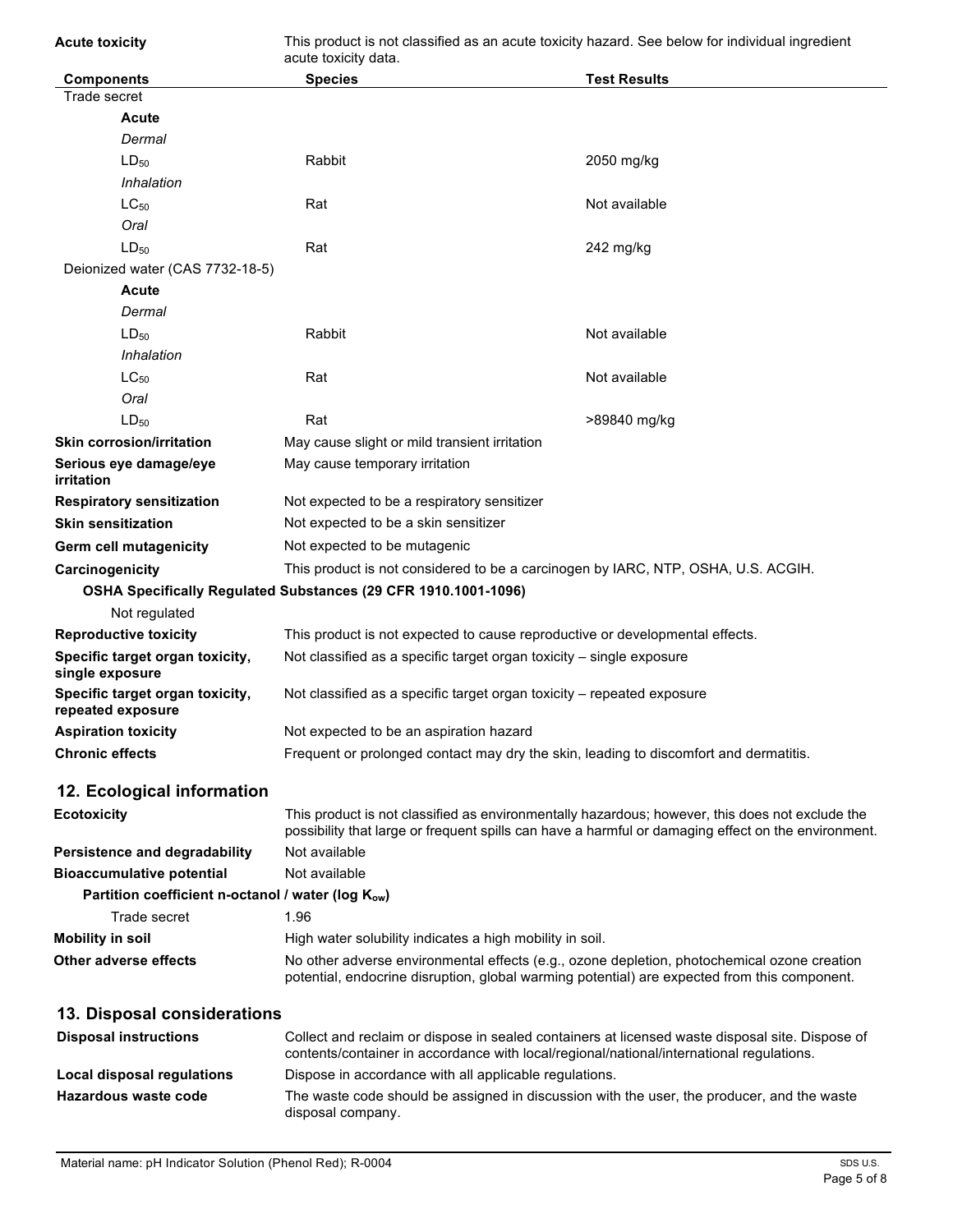**Waste from residues/unused products**

Empty containers or liners may retain some product residues. This material and its container must be disposed of in a safe manner (refer to Disposal instructions).

**Contaminated packaging** Empty containers should be taken to an approved waste-handling site for recycling or disposal. Since emptied containers may retain product residue, follow label warnings even after container is emptied.

## **14. Transportation information**

#### **DOT**

Not regulated as dangerous goods

## **IATA**

Not regulated as dangerous goods **IMDG**

Not regulated as dangerous goods **Transport in bulk according to**  This mixture is not intended to be transported in bulk.

**Annex II of MARPOL 73/78 and the IBC Code**

## **15. Regulatory information**

**U.S. federal regulations** This product is not known to be a "Hazardous Chemical" as defined by the OSHA Hazard Communication Standard, 29 CFR 1910.1200.

All components are on the U.S. EPA TSCA Inventory list.

### **TSCA Section 12(b) Export Notification (40 CFR 707, Subpt. D)**

Not regulated

### **CERCLA Hazardous Substance (40 CFR 302.4)**

Trade secret

#### **SARA 304 Emergency Release Notification**

Not regulated

#### **OSHA Specifically Regulated Substances (29 CFR 1910.1001-1096)**

#### Not regulated

### **Superfund Amendments and Reauthorization Act of 1986 (SARA)**

**Hazard categories** Immediate hazard – yes Delayed hazard – no Fire hazard – no Pressure hazard – no Reactivity hazard – no

#### **SARA 302 Extremely Hazardous Substance**

Not regulated

#### **SARA 311/312 Hazardous Chemical**

Not regulated

### **SARA 313 (TRI reporting)**

Not regulated

### **Other federal regulations**

**Clean Air Act (CAA) Section 112 Hazardous Air Pollutants (HAP)**

### Trade secret

**Clean Air Act (CAA) Section 112(r) Accidental Release Prevention (40 CFR 68.130)**

## Not regulated

# **Safe Drinking Water Act (SDWA)**

Not regulated

# **U.S. state regulations**

#### **California Controlled Substances. CA Department of Justice (California Health and Safety Code Section 11100)** Not listed

**Massachusetts Right-to-Know Act**

# Trade secret

# **New Jersey Worker and Community Right-to-Know Act**

Trade secret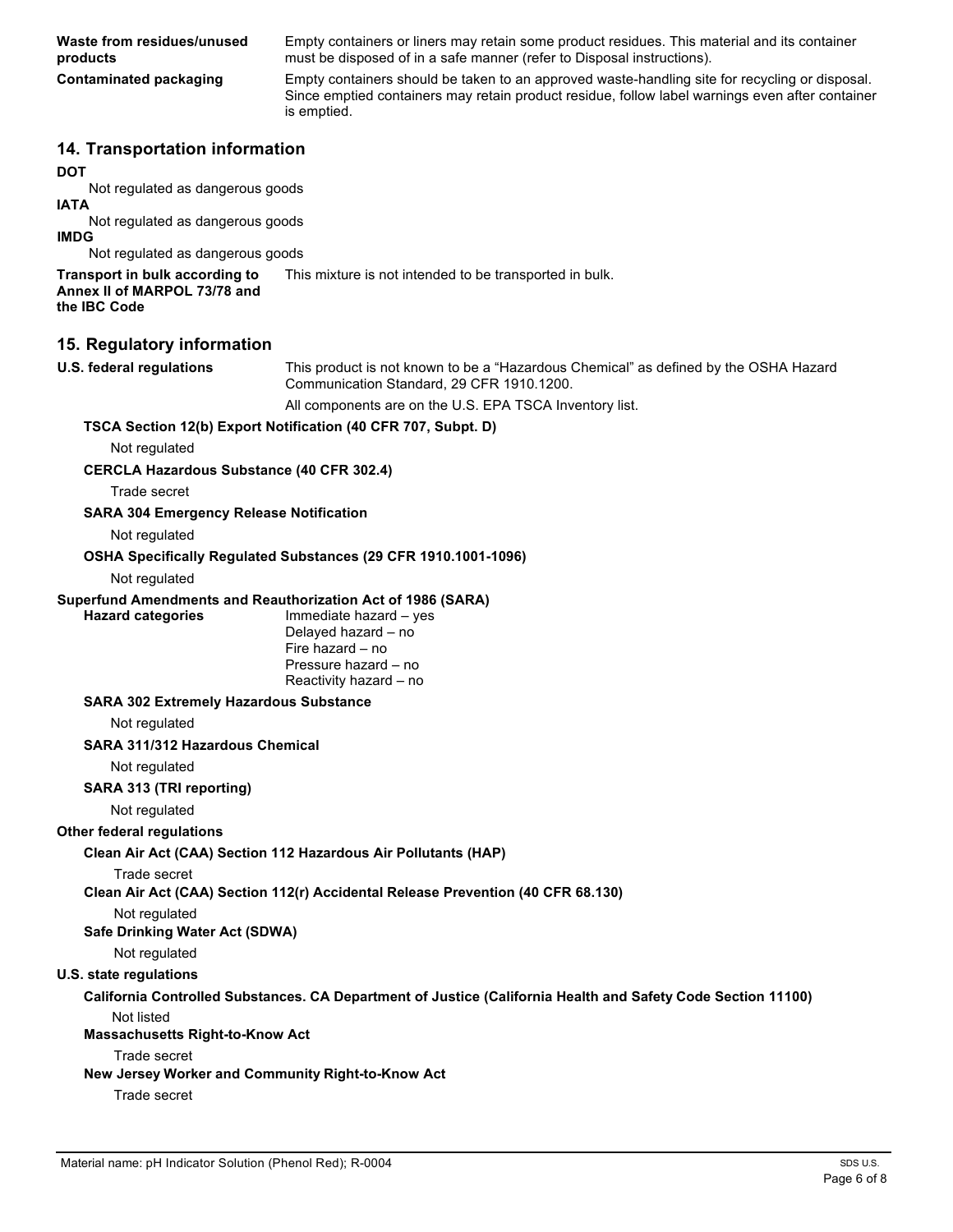#### **Pennsylvania Worker and Community Right-to-Know Act**

Trade secret

#### **Rhode Island Right-to-Know Act**

Trade secret

#### **California Proposition 65**

**California Safe Drinking Water and Toxic Enforcement Act of 1986 (Proposition 65):** This material is not known to contain any chemicals currently listed as carcinogens or reproductive toxins.

#### **International inventories**

| Country(ies) or region | Inventory name                                                                      | On inventory<br>$(yes/no)*$ |
|------------------------|-------------------------------------------------------------------------------------|-----------------------------|
| Australia              | Australian Inventory of Chemical Substances (AICS)                                  | no                          |
| Canada                 | Domestic Substances List (DSL)                                                      | yes                         |
| Canada                 | Non-Domestic Substances List (NDSL)                                                 | no                          |
| China                  | Inventory of Existing Chemical Substances Produced or Imported in China (IECSC) yes |                             |
| Europe                 | European Inventory of Existing Commercial Chemical Substances (EINECS)              | no                          |
| Europe                 | European List of Notified Chemical Substances (ELINCS)                              | no                          |
| Japan                  | Existing and New Chemical Substances (ENCS)                                         | no                          |
| Korea                  | Existing Chemicals List (ECL)                                                       | yes                         |
| New Zealand            | New Zealand Inventory of Chemicals (NZIoC)                                          | yes                         |
| Philippines            | Philippine Inventory of Chemicals and Chemical Substances (PICCS)                   | yes                         |
|                        | United States & Puerto Rico Toxic Substances Control Act (TSCA)                     | yes                         |

\*A "yes" indicates that all components of this product comply with the inventory requirements administered by the governing country(ies).

A "no" indicates that one or more components of the product are not listed or exempt from listing on the inventory administered by the governing country(ies).

# **16. Other information, including date of preparation or last revision**

# List of abbreviations

| τ or appreviations | ACGIH: American Conference of Governmental Industrial Hygienists                            |
|--------------------|---------------------------------------------------------------------------------------------|
|                    | AICS: Australian Inventory of Chemical Substances                                           |
|                    | CAA: Clean Air Act                                                                          |
|                    | <b>CAS: Chemical Abstract Services</b>                                                      |
|                    | CERCLA: Comprehensive Environmental Response, Compensation, and Liability Act               |
|                    | <b>CFR: Code of Federal Requiations</b>                                                     |
|                    | <b>CSA: Canadian Standards Association</b>                                                  |
|                    | <b>DEA: Drug Enforcement Agency</b>                                                         |
|                    | DOT: Department of Transportation                                                           |
|                    | <b>DSL: Domestic Substances List</b>                                                        |
|                    | EC: effective concentration                                                                 |
|                    | ECL: Existing Chemicals List                                                                |
|                    | EINECS: European Inventory of Existing Commercial Chemical Substances                       |
|                    | <b>ELINCS: European List of Notified Chemical Substances</b>                                |
|                    | <b>ENCS: Existing and New Chemical Substances</b>                                           |
|                    | <b>EPA: Environmental Protection Agency</b>                                                 |
|                    | HAP: hazardous air pollutants                                                               |
|                    | HMIS: Hazardous Materials Identification System                                             |
|                    | HNOC: hazards not otherwise classified                                                      |
|                    | <b>HPA: Hazardous Products Act</b>                                                          |
|                    | HSDB: Hazardous Substances Data Bank                                                        |
|                    | IARC: International Agency for Research on Cancer                                           |
|                    | IATA: International Air Transport Association                                               |
|                    | IBC Code: International Code for the Construction and Equipment of Ships Carrying Dangerous |
|                    | <b>Chemicals in Bulk</b>                                                                    |
|                    | ICAO: International Civil Aviation Organization                                             |
|                    | IECSC: Inventory of Existing Chemical Substances Produced or Imported in China              |
|                    | <b>IMDG: International Maritime Dangerous Goods</b>                                         |
|                    | <b>IUCLID: International Uniform Chemical Information Database</b>                          |
|                    | LC: lethal concentration                                                                    |
|                    | LD: lethal dose                                                                             |
|                    | MARPOL: marine pollution                                                                    |
|                    | MSHA: Mine Safety and Health Administration                                                 |
|                    | NDSL: Non-Domestic Substances List                                                          |